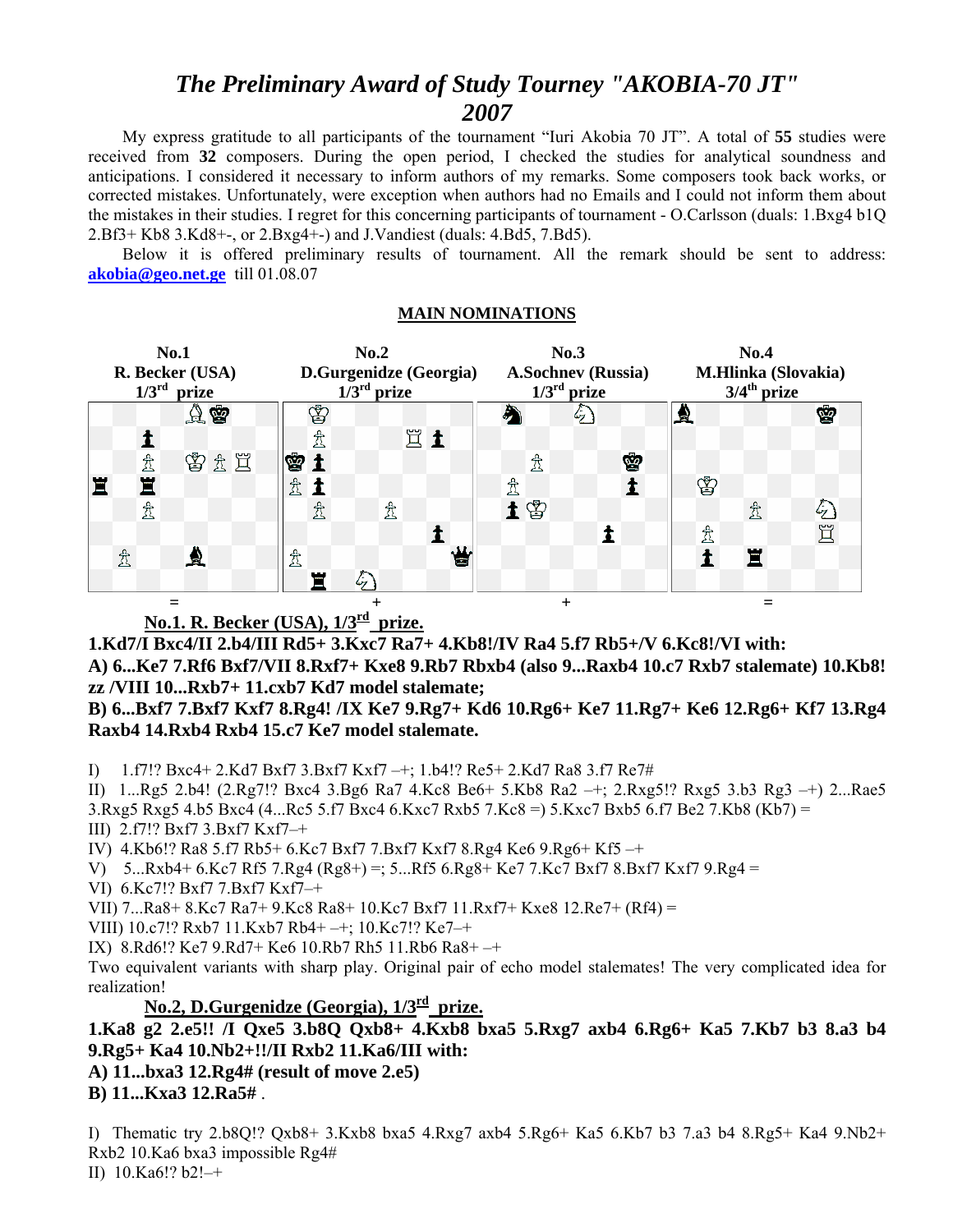III)  $11.Kb6?? g1Q++$ 

Realized the excellent "look ahead" try and synthesis of two beautiful mates. All is in spirit of the author here.

# No.3, A.Sochnev (Russia),  $1/3^{rd}$  prize.

#### **1.c7/I Nd7 /II 2.Kd4!! white is looking ahead /III Nb6 /IV 3.Kc5 Nc8/V 4.b6!/VI Nxb6 /VII 5.Kxb6 f2 6.c8Q f1Q 7.Qe6+ Kh7 /VIII 8.Qe7+** (Qd7) **Kg6 9.Qg7+ Kh5 10.Nf6+ Kh4 11.Qh6+ Kg3 12.Ne4+ Kg2 13.Qxg5+ Kh2 14.Qg3+IX 14...Kh1 15.Nf2+ Qxf2+ 16.Qxf2+- is no stalemate**.

I) 1.Kxb4!? Nxc6+ 2.bxc6 f2=

II) 1...f2 2.cxb8Q f1Q+ 3.Kxb4 Qb1+ 4.Ka5 Qa2+ 5.Kb6 Qf2+ 6.Kb7 Qf3+ 7.Kc8 Qh3+ 8.Kd8+-

III) Thematic try 2.Kxb4!? Nb6 3.Kc5 Nc8 4.b6 (4.Nd6 f2 5.Nxc8 f1Q 6.Ne7+ Kf7 7.c8Q Qf2+=) 4...Nxb6 (4...f2 5.b7 Ne7 6.c8Q Nxc8 7.bxc8Q f1Q same play, but loss of time) 5.Kxb6 f2 6.c8Q f1Q 7.Qe6+ Kh7 8.Qe7+ Kg6 (Kh6) 9.Qg7+ Kh5 10.Nf6+ Kh4 11.Qh6+ Kg3 12.Ne4+ Kg2 13.Qxg5+ Kh2 14.Qg3+ Kh1 15.Nf2+ Qxf2+ 16.Qxf2 stalemate (Idea of Lazar, 1962)

IV) 2...f2 3.c8Q f1Q 4.Qc6+ Kh5 5.Qxd7 Qf4+ (5...Qd1+ 6.Kc4 Qxd7 7.Nf6+) 6.Kc5 b3 7.Qh3+ Kg6 8.Qe6+ Kh5 9.Nf6+ Kh4 10.Qe1+ Kh3 11.Qh1+ Qh2 12.Qf3+ Qg3 13.Qxg3+ Kxg3 14.b6 b2 15.Ne4++-

V) 3...f2 4.Kxb6 f1Q 5.c8Q Qg1+ 6.Kb7 Qg2+ 7.Ka7 Qa2+ 8.Kb8 Qh2+ 9.Nc7+-; 3...Nd7+ 4.Kc6 f2 5.c8Q f1Q 6.Qxd7 Qf3+ 7.Kc7 Qc3+ 8.Kd8+-

VI) 4.Nd6!? Ne7 5.b6 f2 6.b7 f1Q 7.b8Q Qf2+ 8.Kb5 Qf1+ 9.Nc4 Qf5+ 10.Ka4 Qd7+=

VII) 4...f2 5.b7 f1Q (5...Ne7 6.c8Q+-) 6.bxc8Q+-

VIII) 7...Kh5 8.Ng7+ Kh4 9.Nf5++-

IX) 14.Qh6+!? Kg1 15.Qe3+ Kg2 16.Qg3+ Kh1 17.Nf2+ loss of time

A familiar final, but very cleverly constructed try! One more beautiful work of the author!

#### No.4, M.Hlinka (Slovakia),  $4/6<sup>th</sup>$  prize.

#### **1.Ne5+!/I Kh7 2.Rh3+ Kg7 3.Rg3+ Kh6/II 4.Rh3+/III Kg5 5.Rg3+ Kh5 6.Rh3+!/IV Kg5 7.Rg3+ Kh4/V 8.Rg1/VI Be4/VII 9.Nc4 Rg2 10.Rh1+ Kg5 11.Nxb2 (Na3)= (impossible 11...Rg5+).**

I) Thematic try 1.Ne3+? Kh7 2.Rh3+ Kg6 3.Rg3+ Kh5 4.Rg1 (4.Rh3+ Kg5 5.Rg3+ Kf4 6.Rg1 Kxe3–+) 4...Be4 5.Nc4 Rg2 6.Rh1+ Kg6! 7.Nxb2 Rg5+–+ see the move 11.Nxb2(Na3);

1.Rg1? Rg2 2.Rb1 Kg7 3.Ne3 Be4 4.Rd1 Rg3-+

II) 3...Kf6 4.Rg1 Be4 5.Nc4 Rg2 6.Rf1+ Kg5 7.Nxb2=

III) Thematic try 4.Ng4+? Kh5 5.Nf6+ Kh4 6.Rg4+ Kh3 7.Rg1 Bf3! 8.Rb1 Be2+ 9.Kc6 Bd3 10.Rxb2 Rxb2 11.d5 Rf2! (11...Rc2+? 12.Kb6! Rf2 13.Nd7 Rd2 14.d6 Bf5 15.Kc6=) 12.Nd7 Be4–+

IV) 6.Rg1? Be4! 7.Nc4 Rg2 8.Rh1+ Kg6! 9.Nxb2 Rg5+–+

V) 7...Kf4 8.Rg1 Be4 9.Nc4 Rg2 10.Rf1+=

VI) 8.Rg4+!? Kh5 9.Rg1 Be4 10.Nc4 Rg2–+

VII) 8...Rg2 9.Rh1+ Kg5 10.Nc4 Rg3 11.Rb1=

The light, economical position. Correctness of a choice of the first move it is visible only in the end of the solution! Thematic tries are organic with the main line.

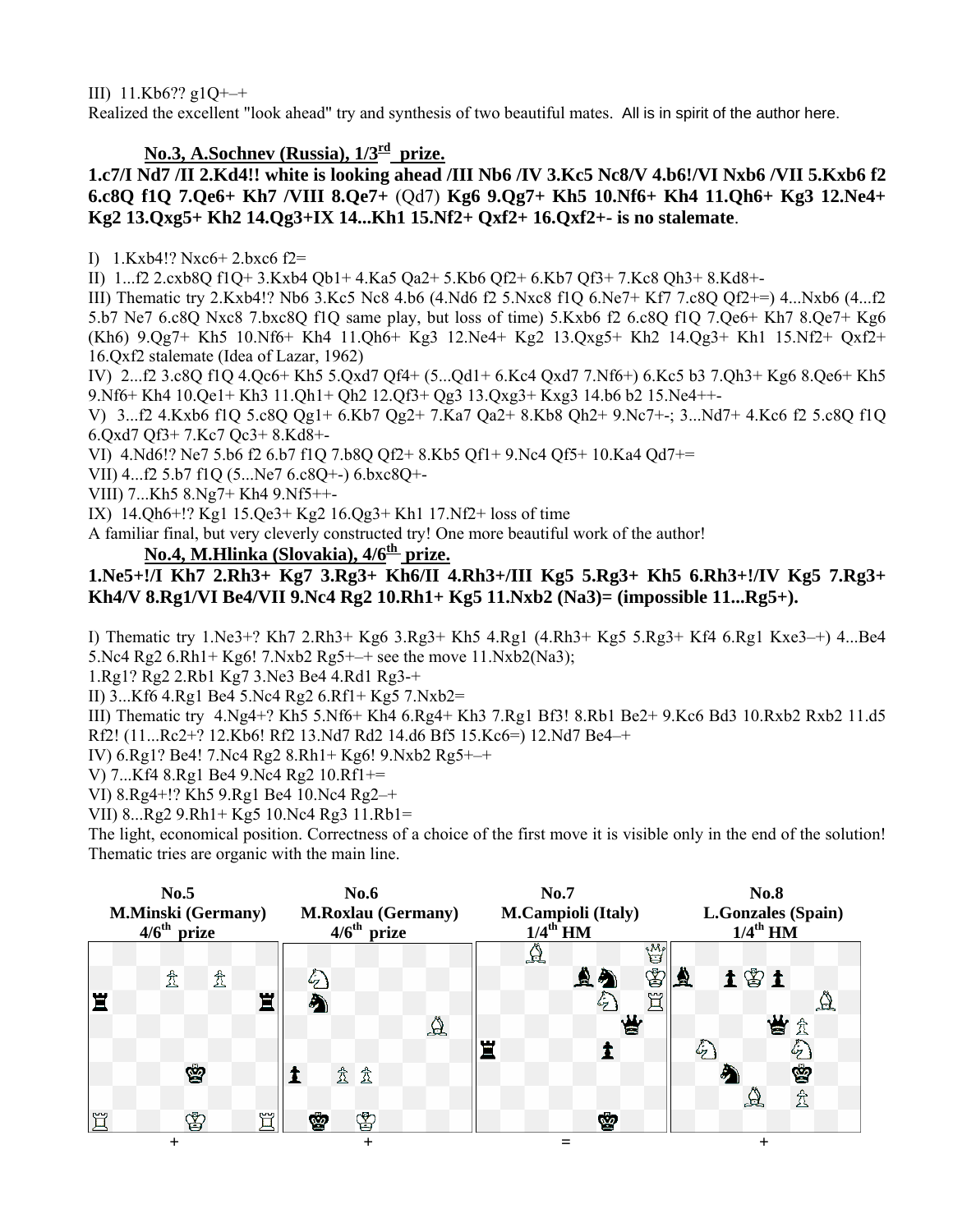### No.5, M.Minski (Germany),  $4/6<sup>th</sup>$  prize. **1.Ra3+!/I Rxa3 2.0–0! Rg6+ 3.Kh2/II Ra2+ 4.Kh3 Rh6+ 5.Kg4 Rh8 6.Re1+/III Kf2 /IV 7.Re8+-** .

I) Thematic try 1.Rh3+!? Rxh3 2.0–0–0 Ra1+! (2...Rc6+!? 3.Kb2 Rh2+ 4.Ka3 Ra6+ 5.Kb4+-) 3.Kb2 Rxd1 4.f8Q Rd2+ (Rh2)+=; 1.0–0–0!? Rhc6+=; 1.Kd1? Rhd6+=; 1.0–0?? Rag6# II) 3.Kh1!? Rh6+ 4.Kg2 Ra2+ 5.Kg3 Rg6+ 6.Kh3 Rh6+ 7.Kg4+- loss of time (see main line after 5.Kg4) III) 6.f8Q?? Rg2+ IV) 6...Kd3 7.Re8+-; 6...Kd2 7.Re8+-

In spite of the short play, this rook study makes deep impression!

### No.6, M.Roxlau (Germany),  $4/6<sup>th</sup>$  prize.

**1.Na5!/I a2 2.Nb3 Kb2 3.Na1! first white piece is cornered 3...Kxa1 4.Kc1!/II Nc4 5.Bf6/III 5...Ne5 6.Kc2 Nc4 7.Bh8! secound white piece is cornered /IV 7...Ne5/V 8.Bg7! /VI Nc4 9.Bf6! Ne5 10.Bh8! once again the white Bishop have to go to the corner 10...Nc4 11.d4 Na3+ 12.Kc1 Nb5 13.c4!+-/VII**.

I) 1.Nc5!? Na4! (1...a2? 2.Nb3 see solution) 2.Nb3 Kb2 3.Na1 Nxc3+ 4.Kd2 Nb1+ 5.Ke1 Kxa1 6.Bf6+ Ka2=; 1.c4!? a2 2.Bf6 Na4=

II) 4.Kc2!? Nd5! 5.c4 Nb4+ 6.Kc1 Nxd3+ 7.Kc2 Nb4+=

III) 5.dxc4!? stalemate

IV) Thematic try 7.Bg7!? Ne3+ 8.Kc1 Nf5 9.Bh8 Nd4! 10.Bf6 (10.Bxd4 stalemate) 10...Nb3+ (Ne2) 11.Kc2 Nd4+ 12.cxd4 stalemate

V) 7...Ne3+ 8.Kc1+-

VI) 8.Bf6!? Nc4 (Ng4)=

VII) 13.d5!? Nd4 14.d6 Nb3+! 15.Kd1= .

The Interesting play in minor pieces setting. Stalemate avoidance, two white cornered pieces. Non-standard maneuvers of white bishop.

#### No.7, M.Campioli (Italy),  $1/4^{\text{th}}$  HM.

**1.Rh1+/I Kg2/II 2.Bb7+ f3 3.Bxf3+ Kxf3 4.Qg7/III Rh4+ 5.Rxh4 Qxh4+ 6.Kg6 Nh8+/IV 7.Kf5 Qf4+ 8.Ke6 Qd6+ 9.Kf5 Qc5+ 10.Ke6 Qd6+ 11.Kf5 Bxf6 12.Qxf6 /V Qd5+ 13.Qe5 Qf7+ 14.Qf6 Qd5+ 15.Qe5 Qd7+ 16.Qe6 positional draw.**

I) 1.Qg7!? Qxh6+–+; 1.Rh5!? Bxf6–+; 1.Rg6!? Qh4+–+

II) 1...Ke2 2.Qe8 Ra7 3.Qxf7 Bc5 4.Bd7+-; 1...Kf2 2.Ng4++-

III) 4.Qg8!? Rh4+ 5.Rxh4 Qxh4+ 6.Nh5 Qxh5+–+

IV) 6...Ne5+ 7.Kf5 Bxf6 8.Qxf6 Qh5+ 9.Qg5=

V) 12.Qg4+!? (Qb7) 12...Ke3 (12...Kf2? 13.Qf3+ Kxf3 stalemate) 13.Qf3+ Kd2–+ (13...Kxf3 stalemate; 13...Kd4  $14.Qd1 ==$ 

Some rather forced tactical play ends with a fine positional draw.

#### No.8, L.Gonzalez (Spain),  $1/4^{\underline{th}}$  **HM.**

**1.Bh5+ Ke4 2.f3+ Kxf5 3.Bg6+!/I Kf6/II 4.Bxc3 Bd4/III 5.Bxd4/IV Qxd4+ 6.Nbd5+ Ke5/V 7.Nd3+! Kxd5 8.Bf7+ e6 9.Bxe6#** .

I) 3.Bg4+!? Kf6 4.Bxc3 Bd4 5.Nbd5+ Kf7 6.Bh5+ Kg8! 7.Nxe7+ Kh7 (Kg7) 8.Bg6+ Kh6 9.Nf5+ Kg5 10.Bxd4  $Ob5+=$ 

II) 3...Kg5 4.Nfd3+ Qe3 5.Bxe3+ Bxe3 6.Bf7+-

III) 4...Qxc3 5.Nbd5+ Ke5 6.Nxc3 Kxf4 7.Be4+-

IV) 5.Nbd5+!? Kg5 6.Bxd4 Qd6+ 7.Ke8 e5=

V) 6...Qxd5+ 7.Nxd5+ Kxg6 8.Nxc7 Kf5 9.Ne6+-

Original model mate. This is the play with a forced character that is peculiar to such finals.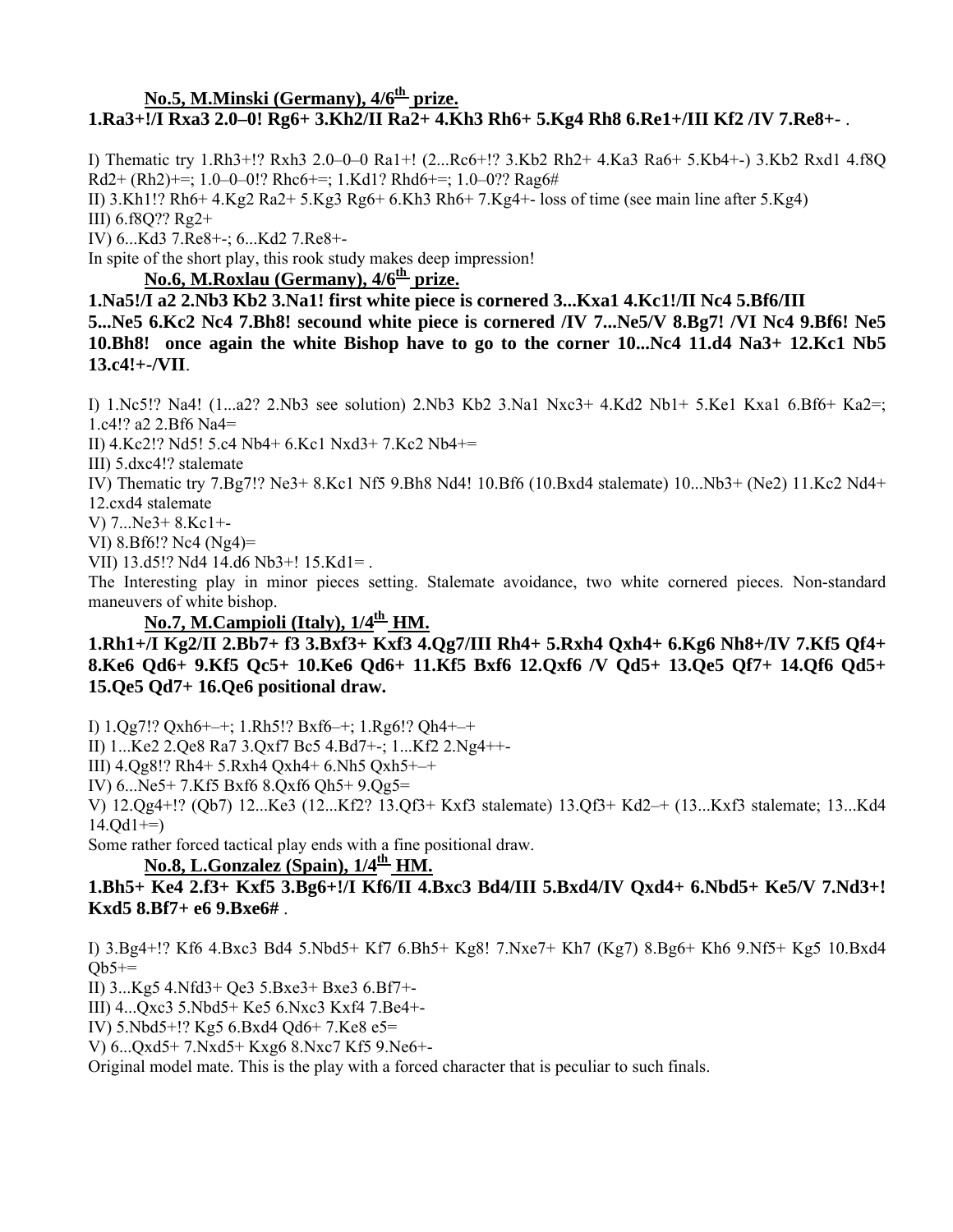

### No.9, S.Kasparyan (Armenia),  $1/4^{\underline{th}}$  HM.

**1.Ra3 Bh5+/I 2.Kf2! Rh1 3.Ra7+!/II Kd8 4.Ra8+ Kc7 5.Ra7+ Kb8 6.Rxa2 Rh2+ 7.Kg3 Rxa2 8.Ne5 Kc7 9.f7 Ra8 10.Kh4!/III Rh8/IV 11.Kg5/V Kd6 12.Kf6=** .

I) 1...Rh1 2.Ra7+ Kb8 3.Rxa2 Rh2+ 4.Ke3 (Ke1) 4...Rxa2 5.Ne5 Bh5 6.f7 Re2+ 7.Kd4 (Kd3) 7...Rf2 8.f8Q=

II) 3.Rxa2!? Rh2+ 4.Kg3 Rxa2–+

III) 10.Kf4!? Bxf7 11.Nxf7 Rf8–+

IV) 10...Kd6 11.Nc4+ Kc5 12.Kxh5 (Ne5) 12...Kxc4 13.Kg6 (Kh6)=

V) 11.f8Q!? Rxf8 12.Kxh5 Rf5+–+

The first move of White is obvious. Maneuvers of wR (3. Ra7! etc) forces bK on the necessary square b8. Also are remarkable the maneuvers of wK.

**No.10, J.Mikitovics (Hungary), 1/4th HM.**

**1.Bd7!/I b2 2.Kd8 b1Q/II 3.e8Q Qb8+/III 4.Ke7 Qc7/IV 5.Qg8+ Ng6+ 6.Ke8 with:** 

**A) 6...d4 7.Qe6! Qe5 8.Ne1! Qxe6+ 9.Bxe6 Ne5 10.Bb3! d3 11.Ng2 f5 12.Ke7!/V f4 13.Ke6!!/VI f3 14.Ne3 Kf4 15.Nd1! Ng4 16.Kd6! d2 17.Kc5!=** 

**B) 6...Qb8+ 7.Kf7 Qxg8+ 8.Kxg8 Ne5 9.Bb5!/VII d4 10.Kf8! f5 11.Ke7! f4 12.Ke6!/VIII f3 13.Nh4=** .

I) 1.Kd8? Nc6+–+; 1.Kf8? Ng6+–+

II) 2... $Nxd7$  3.e8Q!= (3.Kxd7? b1Q 4.e8Q Qb5+!-+)

III) 3...Qh7 4.Be6 d4 5.Qb5 Qh8+ 6.Ke7 Qg7+ 7.Kd6 Qf8+ 8.Kd5 Qa8+ 9.Kxd4 Qxg2 10.Qxa5=

IV) 4...Qb3 5.Qg8+ Ng6+ 6.Kd6 Qg3+ 7.Kc5 Qc3+ 8.Kd6 Qa3+ 9.Kc6=

V) 12.Ne3!? Kf4 13.Nd1 Ng4 14.Kd7 Ne3 15.Nc3 Ke5! 16.Kc6 f4 17.Kb5 Kd4 18.Nb1 f3–+

VI) Thematic try 13.Kd6!? a4! 14.Bxa4 Nc4+ 15.Kc5 f3 16.Ne1 f2 17.Nf3+ Kf4 18.Nh2 Nb2!–+

VII) 9.Ba4!? d4 10.Kf8 f5 11.Ke7 f4 12.Ne1 d3!–+

VIII) Thematic try 12.Kd6!? f3! 13.Ne1 f2 14.Nc2 Kf4! 15.Nxd4 Nd3! 16.Ne2+.Kg4!–+

Two equivalent variants. In both of them are fine thematic tries. Some attenuation in the ending…

## No.11, M.Croitor (Moldavia),  $4/7^{\underline{th}}$  HM.

**1.Qe5/I Qb8!/II 2.Qxb8 Kh3 3.Kg1/III Rg4+ 4.Kf1 Rf4+ 5.Ke1 Rg4 6.Qf4!/IV Rxf4 7.b8Q Rg4 8.Kf1 Rf4+ 9.Kg1 Rg4+ 10.Kh1 with:** 

**A) 10...Rf4 11.Qb1+- possible because wP is not on b7** 

**B) 10… Rg2 11.f6 Rxe2 12.Qc8+ Kg3 13.Qc7+ Kh3 14.Qd7+ Kg3 15.Qd6+ Kh3 16.Qe6+ Kg3 17.Qe5+ Kh3 18.Qf5+ Kg3 19.Kg1** (Qf1)+-

I) 1.Kg1? Rf1+ 2.Kxf1 Qxf5+–+

II) 1...Qxb7 2.Qxe3+ Kg4 3.Kh2!+-

III) 3.Qxf4!? stalemate

IV) 6.Qg3+!? Rxg3 7.Kf1 Kh2 8.b8Q Kh1 9.Qxg3 stalemate

The good play with logical elements, but there are many technical pawns... In spite of this, the young author made some success.

No.12, G.Hoerning (Germany),  $4/7<sup>th</sup>$  HM.

**1.Rd7/I e2/II 2.Rd3+!/III Ke4 3.Nc5+ Kxf5 4.g4+ Kf6 5.fxg5+ Kg7/IV 6.Ne6+ Kf7 7.g6+ Kxe6 8.g7 Kf7 9.Kh6 d1Q 10.Rf3+ Ke6 11.g8Q+ Kd7 12.Re3 Qd6+ 13.Qg6 Qf4+ 14.Qg5+-** .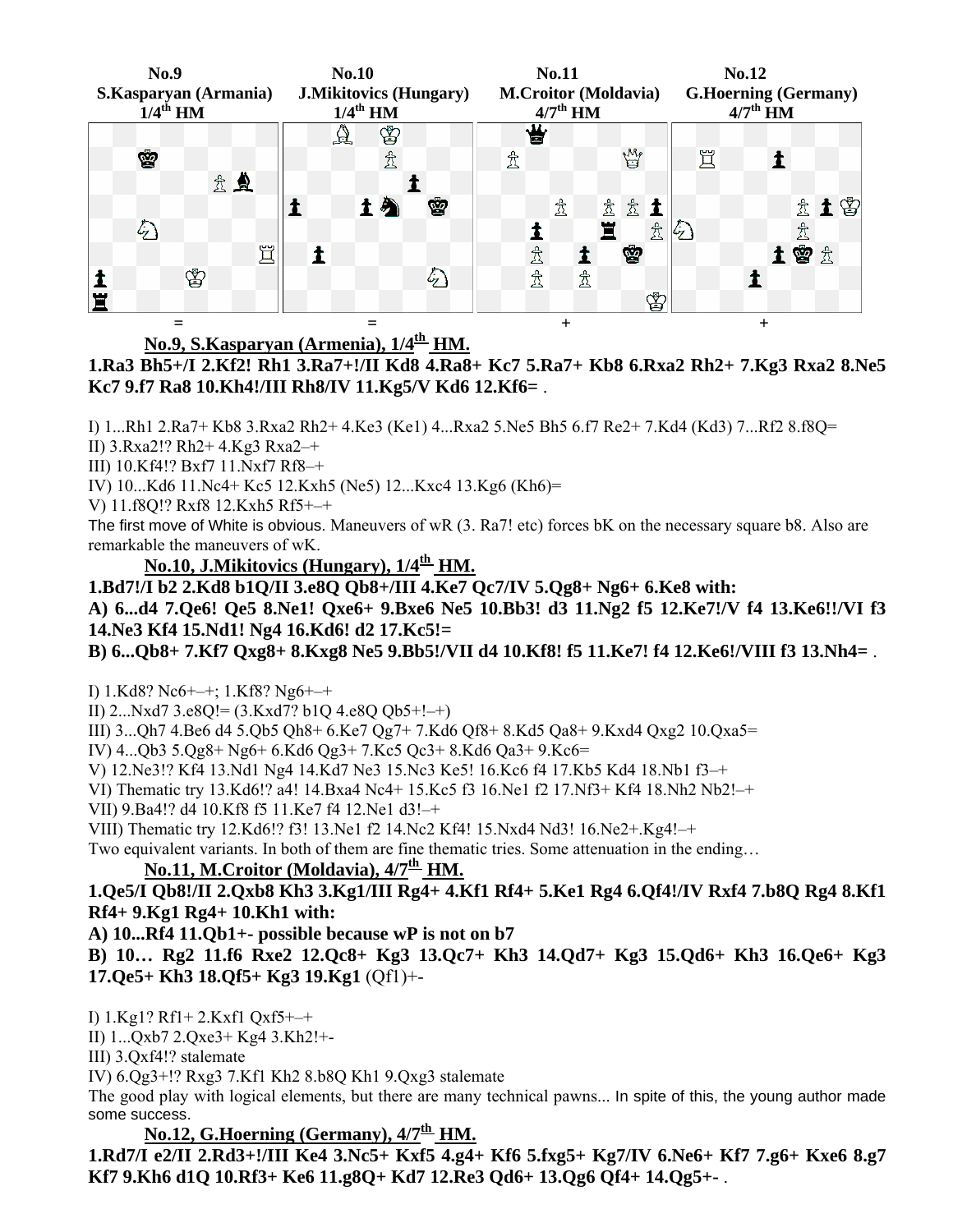I) 1.Rxe7!? d1Q2.fxg5 Qh1+і; 1.Nc3!? e2 2.Nxe2 d1Q=

II) 1...gxf4 2.g4 e2 3.Rd3+ Kf2 (3...Ke4 4.Nc5++-) 4.Rxd2+-

III) 2.Rxd2!? e1Q=

IV) 5...Kf7 6.g6+ Kg8 7.Rd8+ Kg7 8.Ne6+ Kf6 9.g7 (Rf8) 9...d1Q 10.Rf8+ Ke5 11.g8Q (Nf4) 11...e1Q 12.Nf4 Qd7 13.Rd8 (Qh8) 13...Qxd8 14.Ng6++-

The Interesting battle of both sides makes pleasant impression. (The author has dedicated this work to the father)



No.13, G.Josten (Germany),  $4/7^{\text{th}}$  HM.

**1.Ne2 g5/I 2.Kb3 g4/II 3.Ka4 Kh3 4.Nf4+/III Kg3 5.Nxd5 Kf3 6.Ne7 Kf4/IV 7.Ng6+ Kg5/V 8.Ne5 g3 9.Nf3+ Kf4/VI 10.Nh4 Kg4 11.d5 Kxh4 12.d6 g2 13.d7 g1Q 14.d8Q+ Qg5 15.Qxg5+ Kxg5 16.Kxa5+-**  I) 1...Kg4 2.Kd2 a4 (2...g5 3.Nc3 Kf3 4.Nxd5+-) 3.Nc3 a3 4.Kc2+-

II) 2...Kg4 3.Nc3 Kf3 4.Nxd5 g4 5.Ne7 Kf4 6.d5 Ke5 7.Kc4 a4 8.Ng6++-

III) 4.Nc3!? Kg2 5.Nxd5 g3 6.Nf4+ Kf3=

IV) 6...g3 7.Nf5 g2 8.Nh4++-

V) 7...Kf5 8.Ne5 g3 9.Nf3+-

VI) 9...Kg4 10.Ne1+-

This work reminds the ending of practical game. It would be desirable to see the sharp moments in play. "Not enough salt".

### **No.14, A.Palier (France),**  $4/7^{\text{th}}$  **HM.**

**1.Kf7/I Kxg5 2.Nd6 Re5 3.Nxb7 Kf5 4.Nd6+/II Kf4 5.Kf6/III Rxc5 6.Ke6/IV with: A) 6...Ke3 7.Kd7 Kd4 8.Kc7= , or 6...Rh5 7.Nb7! Rh6+ 8.Kd7 Ke5 9.Na5 c5 10.Nb3= B) 6...Re5+ 7.Kd7 c5 8.Nb7 Ke4 9.Na5 Rh5 10.Kc6 Kd4 11.Kb5 Rh3 (or 11...Rh6 12.Nb3+) 12.Nc6+=** 

I) 1.Kg7!? Kxg5–+; 1.Nd6!? Re7 2.Kf8 Rh7 3.Ne4 Kg6–+

II) 4.Nd8!? Rxc5 5.Nb7 Re5! 6.Nd8 c5–+

III) 5.Nb7!? Ke4–+

IV) 6.Ke7!? Rh5 7.Kd7 c5–+

The light position, but is not present any unexpected moments. Also is problem of "salt".

#### **No.15, S.Hornecker (Germany), Comm.**

**1.Rh2+! Kg8 2.Rg2! Kh8/I 3.Rh2+! Kg7! 4.Rxd7+! Qxd7 5.Rh7+! Kxh7 6.Nf6+ Kg6 7.Nxd7 Kf5! 8.Kg2/II Ke6/III 9.Nf8+=** 

I) 2...Qh5+ 3.Nh2+! (3.Rh2? Qb5–+) 3...Kf8 4.Rxd7=; 2...Qe4? 3.Nf6++-; 2...Qe6 3.Rf1=; 2...Kf7 3.Nh6+ Ke7 4.Re2+ Kd8 5.Rxe8+ Kxe8=

II) 8.Nf8? c5 9.Kg2 c4 10.Kf3 c3 11.Ke2 Ke4! 12.Nd7 Bd4!–+; 8.Kh2? Ke6! 9.Nf8+ Kf7! 10.Nh7 (10.Nd7 Ke7 11.Ne5 Bb8–+) 10...Be3 11.Kg3 Kg7 12.Kf3 Bc1–+

III) 8...Ke4 9.Kf1=; 8...c5 9.Nxc5=

### **No.16, S.Hornecker (Germany), Comm.**

### **1.d8Q+ Ke5 2.Qxg5 Nd6+/I 3.Kc3 Nb5+ 4.Kd2 c4/II 5.h6 c3+ 6.Ke3 b2 7.Qf4+! Kf6 8.Qxh4+/III Kxg6/IV 9.h7 b1Q 10.h8N# /V)**

I) 2...b5+ 3.Kc3 b4+ 4.Kd2! Nd6 5.f4+ Kxe4 6.Qg2+ Kxf4 7.Qh2+ Kg5 8.Qxd6 Be4 9.Kc1 Kxh5 10.Qxe6+-; 2...b2 3.f4+ Kxe4 4.Qg2+ Kxf4 5.Qxc2 Nd6+ 6.Kb3+-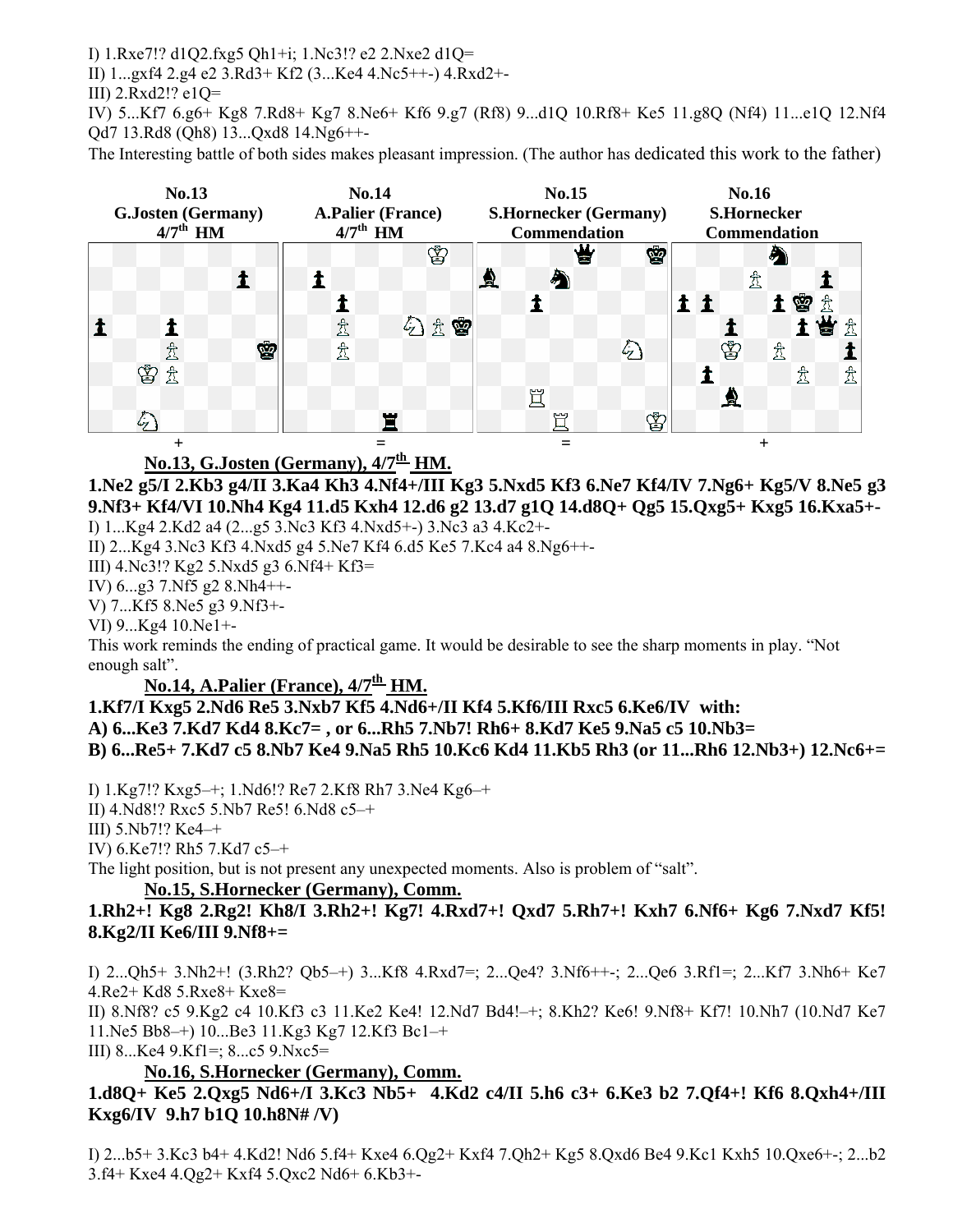II) 4...Nd4 5.Qd8! Kf4 6.Kc1 (also 6.h6 Kxf3 (6...b2 7.Qxb6 b1Q 8.Qxb1 Bxb1 9.hxg7 Nxf3+ 10.Kc3 Bxe4 11.g8Q Bd5 12.g7 Ke4 13.Qd8 e5 14.Qd6 Nd4 15.Qxc5+-) 7.h7 b2 8.Qxd4! cxd4 (8...b1Q 9.Qe3+ Kg2 10.Qe2++-) 9.Kxc2 d3+ 10.Kxb2 d2 11.h8Q d1Q 12.Qh5+ Kxe4 13.Qxd1+-) 6...Kxf3 (6...e5 7.h6+- c4 8.Kb2 b5 9.Qxh4++-) 7.h6 Ne2+ 8.Kd2 c4 9.Qxb6 c3+ 10.Ke1 Nf4 11.hxg7 Nd3+ 12.Kf1 b2 13.g8Q b1Q+ 14.Qxb1 Bxb1 15.Qd8 fxe4 16.g7 c2 17.Qf6+ Ke3 18.Qg5+ Kd4 19.g8Q c1Q+ 20.Qxc1 Nxc1 21.Qg7++-

III) 8.h7!? b1Q 9.Qxh4+ Ke5=

IV) 8...Ke5 9.Qg3+ (also 9.hxg7 b1Q 10.Qg3+ Kf6 11.g8Q+-) 9...Kf6 10.e5+ Ke7 11.hxg7 b1Q 12.g8Q+- **V)** 10.Kf2? Bd3 11.h8N# Loss of time

#### **SPECIAL NOMINATIONS**



### No.17, A.Sochnev (Russia),  $1<sup>st</sup>$  spec. prize. **1.d7 Nd4+ 2.Kb6!!/I Rb3+ 3.Kc5/II Ne6+ 4.Kd5!/III Kf7 5.d8N+! Nxd8 6.c7 Rc3 7.cxd8N+=** .

I) Thematic try 2.Kc5!? Ne6+ 3.Kd6 (3.Kd5 Kg7!! (3...Kf7!? 4.d8N+! Nxd8 (4...Ke7 5.Nxe6 Rxe6 6.c7 Rd6+ 7.Kc5 Rd1 8.c8N+!=) 5.c7 Rc3 6.cxd8N+!=) 4.d8Q Nxd8 5.c7 Rc3 6.cxd8Q Rd3+–+) 3...Kf7!! 4.d8N+! Nxd8! (4...Kf6!? 5.Nxe6 Rd3+ 6.Nd4!! Rxd4+ 7.Kc5 Rd1 8.c7 Ke7 9.c8N+!=) 5.c7 Nb7+ 6.Kc6 Na5+–+

II) 3.Kc7!? Ne6+ 4.Kd6 Kf7–+

III) Thematic try 4.Kd6!? Kf7! 5.d8N+ Nxd8 6.c7 Nb7+ 7.Kc6 Na5+–+

"Beep" of knight's promotion in main line and thematic tries! "King of knight's promotion" has discovered best setting of this idea than before.

No.18, G.Slepyan (Belarus),  $2<sup>nd</sup>$  spec. prize.

### **1.Rg4+ Kh3 2.Bg1!/I f1B!/II 3.Rh4+!/III Kxh4 4.Bf2+ Kh3 5.Kg1 Bdc4/IV 6.Be1!/V Bxg2/VI 7.Bg3 Ba7+/VII 8.Bf2 Bb8/VIII 9.Bg3 positional draw.**

I) Thematic try 2.Rh4+!? Kxh4 3.Bg3+ Kh3 4.Bxf2 Bxg2+ (Bh2) 5.Kg1 Bh2#

II) 2...f1Q 3.Rh4+ (Rg3) 3...Kxh4 stalemate; 2...Bxg2+ 3.Rxg2 f1Q 4.Rg3+ Kh4 5.Rg4+ Kxg4 stalemate III) 3.Be3!? Bdxg2+ 4.Kg1 Kxg4–+

IV) 5...Bfc4 6.Bg3 Bxg3 7.Rxg3+ Kxg3 stalemate; 5...Bdxg2 6.Bg3 Ba7+ 7.Bf2 Bxf2+ 8.Kxf2=

V) 6.Rg3+!? Bxg3 7.Bxg3 Kxg3 8.Kh1 Bg2+ 9.Kg1 Bh1 10.Kxh1 Kf2–+

VI) 6...Ba7+ 7.Bf2 Bb8 8.Be1=

VII) 7...Kxg3 (Bxg3) stalemate

VIII) 8...Bxf2+ 9.Kxf2=

New variation of known idea of the same author (EG 164,2006). More economical position, though not full contents are saved here.

No.19. Y.Afek,  $3/4^{\underline{th}}$  spec. prize.

### **1.Ne4!/I d1Q! 2.Nc3+ Kb3 3.Nxd1 Kxc4! 4.Nf5!!/II Rhxf5 5.Ne3+ Kc5! 6.Nxf5 Rb6+ 7.Ka5 Rb1 8.Ka4 Ra1+ 9.Kb3 Rxa7 10.b8R!/III Rf7 11.Rb5+!/IV Kxb5 12.Nd6+ wins**.

I) 1.b8Q!? d1Q 2.Qxb5 Qd6+ 3.Qb6 Qa3+ 4.Kb7 Rh7+ 5.Kc6 Rh6+=

II) 4.Ne3+!? Kc5! 5.Nef5 Rb6+ 6.Ka5 Rb1 (Rb2) 7.Ka4 Rh8 (Ra1) 8.a8Q Rxa8+ (Ra1) 9.bxa8Q Ra1+ 10.Kb3 Rxa8=; 4.f5?? Rh6+ 5.Ng6 Rh3!–+; 4.a8Q? Rh6+ 5.Ka7 Ra5+ 6.Kb8 Rh8+ 7.Kc7 Raxa8 (Rxa8) 8.bxa8Q Rxa8=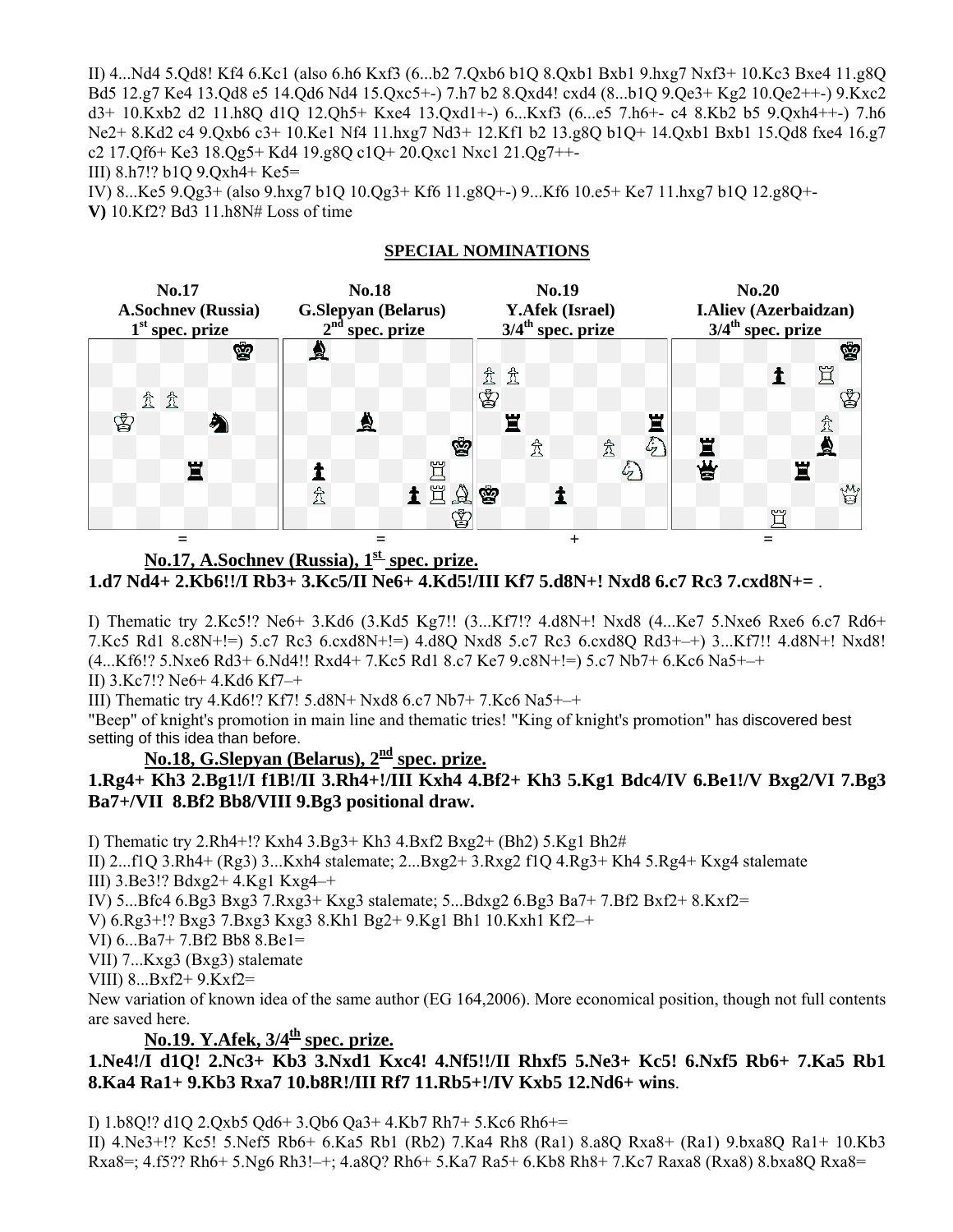#### III)  $10.68Q$ ? Rb7+!  $11.0xb$ 7 stalemate

IV) 11.Rc8+? Kb6! 12.Rb8+ Kc5 13.Rb5+ loss of time; 11.Ka4? Ra7+ 12.Kb3 Rf7 13.Rb5+ loss of time After obvious introductory play arises original scheme of R promotion. The fine move 4.Nf5!!

No.20, I.Aliev (Azerbaidzan),  $3/4^{\underline{th}}$  spec. prize.

#### **1.Rh7+/I**

**1...Kg8 2.Rh8+! Kxh8 3.Qe5+ Rf6+ 4.Qxf6+ exf6 5.Re8+ Qg8 6.g6!! with:** 

**A) 6...Qxe8 7.g7+ Kg8 stalemate** 

#### **B) 6…Rb7 7.g7+ Rxg7 8.Rxg8+ Kxg8 stalemate**.

I) 1.Kg6+!? Bh3 2.Rh7+ Kg8 3.Rh8+ (3.Rg7+ Kf8–+) 3...Kxh8 4.Qe5+ Rf6+ 5.gxf6 Qg8++-; 1.Qe5!? Rh3+ 2.Kg6 Bh5+ 3.Kf5 Rf3+ 4.Qf4 Qd5+–+

The rich contents: introduction with the theme 7WCCT, sacrifices and stalemates, the remarkable quiet move g6!!. Unfortunately wK and bB have remained without movements.

|                                 |                                 |                    | No.24                         |
|---------------------------------|---------------------------------|--------------------|-------------------------------|
| No.21                           | No.22                           | No.23              | A. Kovrizhenko, Y. Chervoniuk |
| A.Rusz (Romania)                | <b>J.Vandiest (Belgium)</b>     | <b>S.Hornecker</b> | (Ukraine)                     |
| $5/6$ <sup>th</sup> spec. prize | $5/6$ <sup>th</sup> spec. prize | $7th$ spec. prize  | $1st$ spec. HM                |
|                                 | Ŵ                               | ËŠ<br>$\Delta$     | ♔<br>R                        |
| Y<br>買                          |                                 |                    |                               |
| $\Delta$                        |                                 | 营<br>ġ             | 営<br>₫                        |
| ₫                               | 土田                              |                    | ġ                             |
|                                 |                                 |                    | $\Delta$                      |
|                                 | y                               | ₫                  | 買                             |
| 贪容                              | 営                               | 贪<br>₫             | 岔                             |
| ♔                               | A                               |                    |                               |
|                                 |                                 |                    |                               |

No.21. A.Rusz (Romania).  $5/6<sup>th</sup>$  spec. prize.

### **1.Bg1+!/I Kh1 2.Rf3 Bxf3/II 3.Qxf3 with**

**A) 3...Rd1+ 4.Qxd1/III hxg2+ 5.Ke1!+-** (5.Ke2? stalemate(T.Kok, 1936) ;

**B) 3…h2! 4.Be3!/IV Re2! 5.Bf4!/V Rf2+ 6.Qxf2 gxf2 7.Bxh2!+-** (E.Melnichenko, EG 1980).

I) Thematical try:  $1. Rf3$ ? Rd1+  $2. Ke2$  Kxg2!  $3. Ke3$  Rd3+!  $4. Kxd3$  Bxf3= and there is no  $5. Qb2$ +

II) 2...h2 3.Bxh2 Bxf3 4.gxf3! Rf2+ 5.Ke1+-

III) 4.Ke2? Rxg1 5.gxh3+ g2= EGTB

IV) 4.Bxh2? Rf2+ 5.Qxf2 gxh2!! 6.Ke2 stalemate; 4.Ba7? Rd1+! 5.Ke2 Rd2+! 6.Ke3 Rd3+! 7.Ke4 Rxf3 8.Kxf3 stalemate

**V)** 5.Qxg3? Rxe3 6.Qxe3 stalemate.

Short play, but interesting synthesis of known ideas.

No.22, J.Vandiest (Belgium),  $5/6<sup>th</sup>$  spec. prize.

### **1.Ba3+!/I Kg8 2.Qc8+ Kh7/II 3.Qc7+!/III with:**

**A) 3...Kh8 4.Qxe5+ Kh7 5.Qe7+ Kh8 6.Qf6+ Kh7 7.Qg6+ Kh8 8.Qxh6+ Kg8 9.Qf8+ (Qg5) 9...Kh7 10.Qe7+ Kh8 11.Qd8+ (Qe5) 11...Kh7 12.Qc7+ Kh8 13.Qb8+ Kg7 14.Bb2+ Kf7 15.Qb7+ Ke8 16.Kf6! Kd8 17.Bd4! Qc4 18.Bb6+ Ke8 19.Qe7#**

**B) 3...Kg8 4.Qd8+! the h-file has to be opened, and therefore Ph6 to be eliminated. 4...Kh7/IV** 

**5.Qe7+ Kg8 6.Qe8+ Kh7 7.Qg6+ Kh8 8.Qxh6+ Kg8 9.Qf8+/V Kh7 10.Qe7+ Kg8 11.Qd8+ Kh7 12.Qc7+ Kg8 13.Qb8+ Kh7 14.Qb7+! Kg8 15.Qa8+! Kh7 16.Qxh1+ Kg7 17.Qg1+ Kh8 18.Kf6! Qg8 19.Qh1+ Qh7 20.Qa8+ Qg8 21.Bf8! wins**.

I) 1.Bxh6+!? Kg8 2.Qc8+ Kh7=; 1.Qc8+!? Kg7=

II)  $2...Kg7$  3.Qf8+ Kh7 4.Qe7+ etc main line

III) 3.Qd7+!? Kh8=

IV) 4...Kg7 5.Bf8++-

V) 9.Qg6+!? Kh8 10.Qf6+ Kh7 11.Qe7+ loss of time

Some forced play (only three moves without check) comes to an end with the original final position.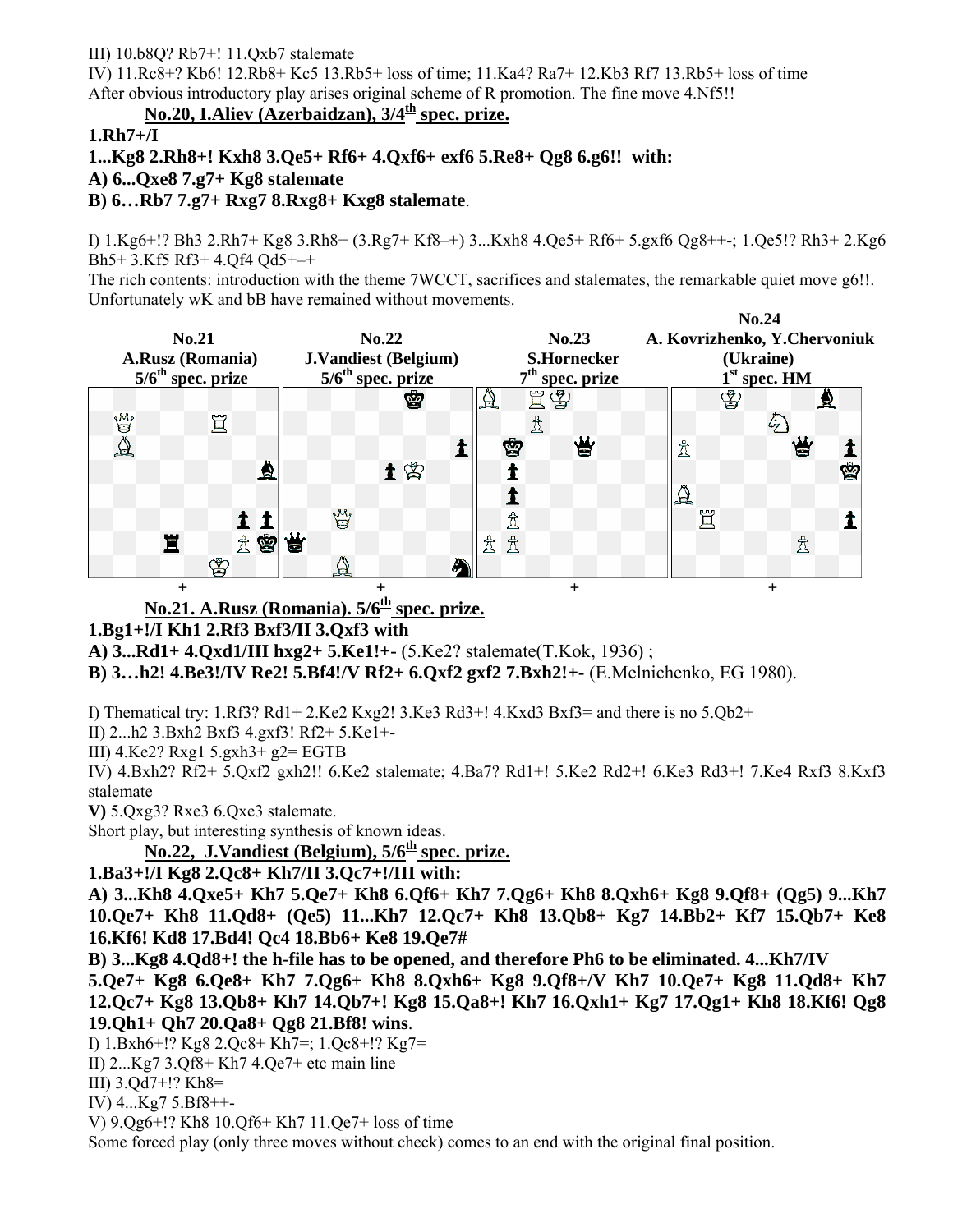No.23, S.Hornecker (Germany),  $7<sup>th</sup>$  spec. prize.

**1.Rb8+ with:** 

**A) 1...Ka5 2.Rxb5+! Kxb5 3.c8Q Qg8+ 4.Kc7!/I Qg3+ 5.Kb7 Qf3+ 6.Kb8 Qg3+ 7.Qc7 Qg8+ 8.Kb7 Qg2+ 9.Kc8 Qxa8+ 10.Qb8++-** 

**B) 1… Ka7 2.Rb7+/II Kxa8 (also 2...Ka6 3.c8N!! Qg8+ 4.Kc7 Qg3+ 5.Nd6 Qg7+ 6.Kb8 Qf8+ 7.Nc8 Qf4+ 8.Rc7+-) 3.Rb8+/III Ka7 4.Ra8+ /IV Kb6 (also 4...Kxa8 5.c8Q+ Qxc8+ 6.Kxc8+-) 5.Ra6+ Kxa6 6.c8B+!!/V Ka5 7.Bxe6+-** .

I) 4.Kd7?! Qf7+ 5.Kd6 Qf4+ 6.Kd5 Qd2+ 7.Ke4 Qe2+ 8.Kf4 Qd2+ 9.Kf5 Qd3+ 10.Kf6 Qd4+ 11.Ke7 Qh4+ 12.Kd7 Qh7+ 13.Kd8 Qg8+ 14.Kc7+- Loss of time.

II) Thematic try 2.c8Q!? Qe7+ 3.Kxe7 stalemate; Thematic try 2.c8R? Qd6+ 3.Ke8 Qe6+ etc draw

III) Thematic try 3.c8Q+!? Qxc8+ 4.Kxc8 stalemate

IV) 4.c8Q!? Qe7+ 5.Kxe7 stalemate

V) Thematic try 6.c8Q+!? Ka5 7.Qxe6 stalemate

The author obviously had technical difficulties - many pawns which did not "work"... It would be desirable to see model stalemates.

**No.24, A. Kovrizhenko & Y.Chervoniuk (Ukraine), 1st spec. HM.**

**1.Rb5+/I Kh4 2.Ng6+! Qxg6 3.Rb4+ Kg5 4.f4+ Kf6 5.Rb6+ Be6+ 6.Rxe6+! Kxe6 7.f5+ with: A) 7...Kd6 8.fxg6 h2 9.Bc6 Kxc6 10.a7 h1Q 11.a8Q+ (B)+-;** 

**B) 7… Qxf5 8.Bd7+ Ke5 9.Bxf5 h2 10.Be4 Kxe4 11.a7 h1Q 12.a8Q++-** 

I) 1.Rxh3+ Kg5 2.Rg3+ Kf4; 1.Be8+

Not bad development of a known theme of winning of queen.

|   | No.25<br>E.Melnichenko (N. Zeland) G.Hoerning, G.Josten<br>$2nd$ spec. <u>HM</u> |        |  | No.26<br>$3/4$ <sup>th</sup> spec. HM |   |                                      |    | No.27<br><b>M.Minski</b><br>$3/4^{\text{th}}$ spec. $\underline{HM}$ |   |     |  |            |  | <b>No.28</b><br><b>J.Mikitovics</b><br>$3/4$ <sup>th</sup> spec. HM |   |    |          |  |  |  |
|---|----------------------------------------------------------------------------------|--------|--|---------------------------------------|---|--------------------------------------|----|----------------------------------------------------------------------|---|-----|--|------------|--|---------------------------------------------------------------------|---|----|----------|--|--|--|
|   |                                                                                  | ♔<br>買 |  |                                       |   | $\boldsymbol{\mathbf{\mathfrak{A}}}$ |    |                                                                      |   |     |  |            |  |                                                                     | 買 |    |          |  |  |  |
|   | E                                                                                | 岔<br>Ą |  |                                       |   |                                      |    |                                                                      |   |     |  |            |  |                                                                     |   |    | $\Delta$ |  |  |  |
|   |                                                                                  |        |  |                                       |   | 冒                                    | 67 |                                                                      |   | ♔   |  | <b>NUT</b> |  |                                                                     |   | 土宫 |          |  |  |  |
|   | ♔                                                                                |        |  | ♔                                     |   |                                      |    |                                                                      | ♔ | ₫   |  |            |  |                                                                     |   |    | ġ        |  |  |  |
|   |                                                                                  |        |  |                                       | ₫ |                                      |    |                                                                      |   | 1 1 |  |            |  |                                                                     |   |    |          |  |  |  |
| ₫ |                                                                                  |        |  |                                       | ♔ |                                      |    |                                                                      |   |     |  |            |  |                                                                     |   |    |          |  |  |  |
|   |                                                                                  | 贪量     |  |                                       |   |                                      |    |                                                                      |   |     |  |            |  |                                                                     | ₫ |    |          |  |  |  |
|   |                                                                                  |        |  |                                       |   | $\Delta$                             |    |                                                                      |   |     |  |            |  |                                                                     |   |    |          |  |  |  |
|   | $\pm$                                                                            |        |  |                                       |   |                                      |    |                                                                      |   |     |  |            |  |                                                                     |   |    |          |  |  |  |

# **No.25, E.Melnichenko (New Zeland), 2nd spec. HM.**

#### **1.Nb6+ Kd4 2.Nc6+ Kc3 3.Na4+ Kc2/I 4.Nd4+ Kb1 5.Nc3+ Kc1/II 6.Nce2+ Kb2 7.Nf4 Rh6/III 8.Nf5 (Nd3)+-**.

I) 3...Kxb3 4.Rb8++-

II) 5...Kb2 6.Nd1+ (also 6.Nf3 Rh6 7.Nd1+ Kb1 8.Nd2++-) 6...Kb1 7.Nf3 (7.Nf2!? Rh5 8.g4 Rh6 9.Nf5 Rh2 10.Ng3 Nf6+ 11.Nh5 Nxh5 12.Nh3 Rxh3 13.gxh5 Rxh5#) 7...Rh6 8.Nd2++-

III) 7...Ng5+ 8.Nh3 Nxh3 9.Nf3+-

Interesting movements of both wN, but what to do with many immovable pieces?

No.26, G.Hoerning & G.Josten,  $3/4^{\text{th}}$  spec. HM.

**1.Nh7+/I f6/II 2.Nxg5 Rxh8 3.Nf7+ Kd4 4.Nxh8 a4 5.g5! fxg5 /III 6.Nf7 a3 7.Nxg5 a2 8.Kxh3 a1Q 9.Kh2 Ke3 (also 9...Qf1 10.Ne4=) 10.Ne4 Qe1** (Qg7) **11.Bg2=** .

I) 1.Ne4+? Rxh8 2.Nxg5 a4 3.Nxf7+ Kd4–+

II) 1...Bf6 2.Bxf6+ Rxf6 3.Nxf6 Kxf6 4.Kxh3=

III) 5...a3 6.Bd5 Kxd5 7.g6 a2 8.g7 a1Q 9.g8Q+=

Not so difficult play leads to a known theoretical draw position.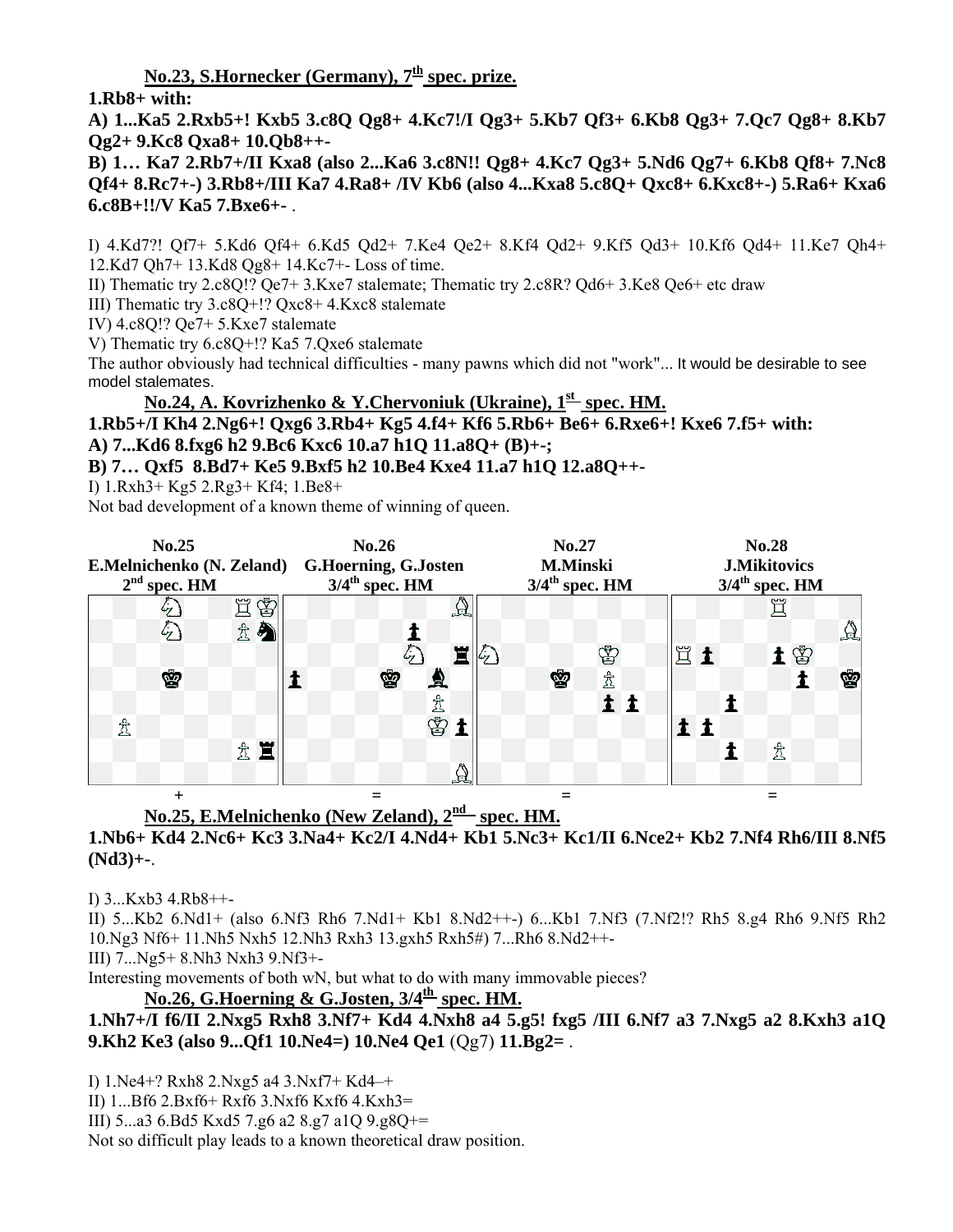### No.27, M.Minski,  $3/4^{\text{th}}$  spec. HM. **1.Nc7+!/I Ke4 2.Ne6/II f3/III 3.Ng5+ with: A) 3...Kd5 4.Nxf3! gxf3 5.Kg7! f2 6.f6 f1Q 7.f7=; B) 3…Kf4 4.Nxf3! gxf3 5.Kg6!/IV f2 6.f6 f1Q 7.f7 Ke5** (Troitzki Deutsche Schachzeitung, 1906) **8.Kg7 Qf6+ 9.Kg8 Qg6+ 10.Kh8 Qxf7 stalemate**.

I) 1.Nb4+? Ke4!–+ II) 2.Ke6? f3–+ III) 2...g3 3.Ng5+ IV) 5.Ke6? f2 (Kg5,g4) 6.f6 f1Q (Kg5) 7.f7 Kg5–+ Some new nuances in known idea.

No.28, J.Mikitovics , 3/4<sup>th</sup> spec. HM.

**1.Bxf5!/I exf5 2.Kxf5 c1Q/II 3.Rh8+ Qh6 4.Rxh6+/III Kxh6 5.Rxb6+ Kg7 6.Rb7+ Kf8 7.Kf6 Ke8 8.Ke6 Kd8 9.Kd6 Kc8 10.Kc6!/IV 10...a2 11.Ra7 Kb8 12.Ra5! b2 13.Rb5+! Kc8 14.Rh5! Kd8 15.Kd6 Ke8 16.Ke6 Kf8 17.Kf6 Kg8 18.Rg5+ Kf8 19.Rh5 draws.** 

I) 1.Rh8?! Kg4 2.Rg8+ Kf4 3.Rg1 b2! 4.Rf1+ Ke4 5.Rxf5 (5.Kxe6 c1Q–+) 5...c1Q 6.Rh5+ Kd4 7.Rxa3 Qf1+ 8.Ke7 e5 9.Rh4+ Kc5 10.Re3 b5–+ II) 2...Kh4 3.Re4+ Kg3 4.Rxc4= III) 4.Raa8 b2!–+ (4...a2; 4...a2?? 5.Rag8! #2) IV) 10.Rc7+? Kb8 11.Rxc4 a2–+ (11...b2? 12.Rb4+ Ka7 13.Kc6=) (See - L.Katsnelson, L'Italia Scacchistica, 1966)

| No.29<br><b>R.Brieger (USA)</b> |  |    |   |   |   |                           |  |   | <b>No.30</b><br><b>J.Mikitovics</b> |                            |  |   | No.31<br>J.Pospisil (Cz. Republic) |  |           |   |   |   |             | No.32<br>P.Rossi (Italy)  |  |  |    |   |  |     |
|---------------------------------|--|----|---|---|---|---------------------------|--|---|-------------------------------------|----------------------------|--|---|------------------------------------|--|-----------|---|---|---|-------------|---------------------------|--|--|----|---|--|-----|
|                                 |  |    |   |   |   |                           |  |   |                                     |                            |  |   |                                    |  |           |   |   |   |             |                           |  |  |    |   |  |     |
| <b>Spec.</b> commendation       |  |    |   |   |   | <b>Spec.</b> commendation |  |   |                                     |                            |  |   | <b>Spec.</b> commendation          |  |           |   |   |   |             | <b>Spec. commendation</b> |  |  |    |   |  |     |
| <b>S</b>                        |  |    | Š |   |   |                           |  |   |                                     | $\mathbb{A} \, \mathbb{H}$ |  |   |                                    |  |           |   |   |   |             |                           |  |  |    |   |  |     |
|                                 |  |    |   |   |   | 贪                         |  | ₫ |                                     | ♔                          |  |   |                                    |  |           | 贪 |   |   |             |                           |  |  | 分留 |   |  |     |
|                                 |  |    |   |   | 办 |                           |  |   |                                     |                            |  |   |                                    |  |           |   | Ŵ |   |             |                           |  |  |    |   |  |     |
|                                 |  | 岔岔 |   |   |   |                           |  | 冒 |                                     |                            |  |   |                                    |  | ىلىك<br>W |   |   |   |             |                           |  |  |    |   |  |     |
| R                               |  |    |   |   |   |                           |  |   |                                     |                            |  |   |                                    |  |           |   |   | R |             |                           |  |  |    | ♔ |  |     |
|                                 |  |    |   |   |   |                           |  |   |                                     | ₫                          |  | W |                                    |  |           |   |   |   |             |                           |  |  |    |   |  |     |
|                                 |  |    |   | ₫ |   |                           |  |   |                                     | Ý                          |  |   |                                    |  |           |   |   |   |             | ĿШ.<br>œ                  |  |  |    |   |  |     |
|                                 |  |    |   |   |   |                           |  |   |                                     |                            |  |   |                                    |  |           |   |   |   | $M_{\rm s}$ |                           |  |  |    |   |  | rMo |
|                                 |  |    |   |   |   |                           |  |   |                                     |                            |  |   |                                    |  |           |   |   |   |             |                           |  |  |    |   |  |     |

#### **No.29, R.Brieger, Spec. Comm.**

**1.c6 Bc2/I 2.c7/II Bf5 3.e4/III Be6** (Bg4, Bh3) **4.c8Q+/IV 4...Bxc8 5.Kxc8 a4 6.e5 a3 7.e6 a2 8.h8Q Nxh8 9.e7 a1Q 10.e8N Wins.** 

I) 1...bxc6 2.Kc7+-; 1...Bxb5 2.c7+-; 1...Bb3 2.e4 Be6 3.Kc7+-

- II) 2.Kc7? Be4–+; 2.Kc8? Be4 3.c7 Bf5+ –+
- III) 3.c8Q+? Bxc8 4.Kxc8 a4–+
- IV) 4.e5 a4 5.c8Q+ Transposes

(See - Zinar, 2.hm Magyar Sakkvilag, 1987)

**No.30, J.Mikitovics , Spec. Comm.**

**1.Kc6! Rxb7/I 2.Kxb7 exf4/II 3.exf4+ Re3 4.Rxe3+! Kxe3 5.fxg5! a3 6.Bf6! Kf4 7.Kc6!/III a2 8.Bxg7 Kxg5 9.Kd5 Kf4 10.Kc4 h5 11.Kd3! Kf3 12.Kc2 h4 13.Kb2=** 

(See - A.Ornstein, 2.p Springaren, 1999)

I) 1...Rb3 2.Bb6 gxf4 3.b8Q Rg6+!=

II) 2...g4 3.fxe5 Rxe3 4.Bb6 Re4 5.Kc6! a3 6.Re7 Ra4 7.Ra7 Rxa7 8.Bxa7 Kd3 9.Kd5= III) 7.Bxg7? Kxg5–+; 7.g6? hxg6–+